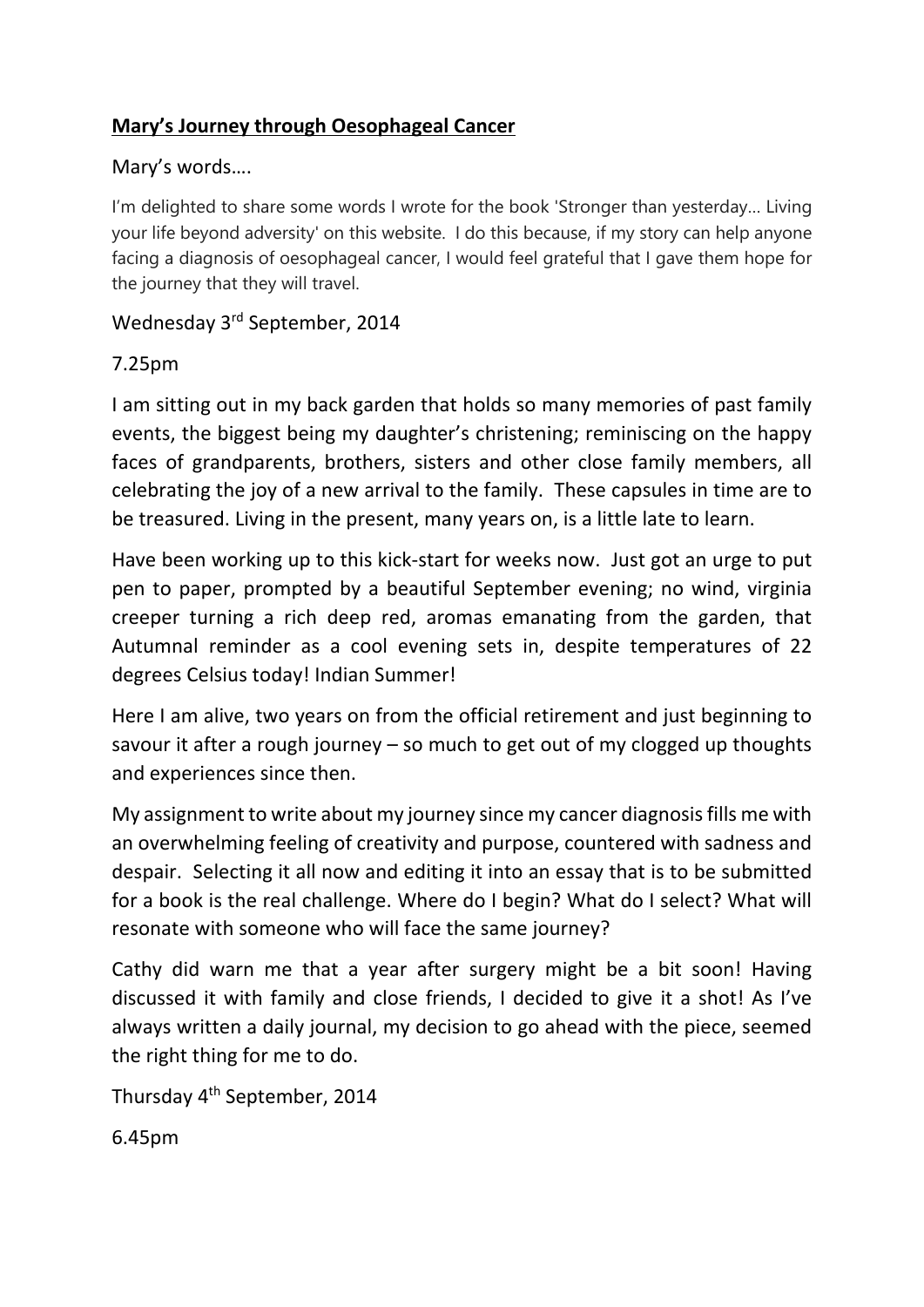Not ready to record! On looking back over details from my diary  $-$  too much to process!

Friday 5th September, 2014

5.45pm

Rewind – June  $1<sup>st</sup>$  2012

I recorded "what a day and end to my career, with all staff present, giving me a standing ovation. A room filled with laughter at my "Basket & Gown Awards" – really got this one right! Lots of emotions with presents, congrats, hugs and good wishes for my future; the whole scene was overwhelming for me" Just a snippet from my final day at the school where I taught for 34 years, without a career break and only one term's leave from Christmas to Easter in 1987, to give birth to my daughter. Maternity leave was 14 weeks in those days!

To explain the basket and gown reference, I used an open wicker basket to carry my books and chalk /markers and donned the gown each day to protect me from the dust. As you can imagine, many a stick of chalk was used over the years to impart the joys of teaching calculus, simultaneous equations, theorems, differentiation, algebraic formulae, geometric graphs and diagrams plus the whole spectrum of mathematical delights!

These two items were my signature pieces and I was well known and identified by them. So to mark my retirement, I set up an Award Competition to pass them onto two worthy members of the staff, who would continue the tradition of using them. It created great fun and craic for the end of year activities and my final send off. I might add, two very deserving members of the staff won the said items and continue to proudly use them to this day.

I had crawled to the finish line willing this day would finally come. That last year at work was a struggle for me, as I obviously had a tumour growing on my oesophagus and chose to ignore the symptoms. Perhaps a year or so previous to this, I had noticed my swallow was becoming a problem. By the time I got to my final year, it had got worse. As I was Sixth Year Yearhead, I didn't want to let them down by going out sick or end the last year of my career on sick leave. I did really feel all was not well, but put off the evil day to get it checked out. When school and career were over, I'd sort it out, I told myself!

With the generous money gift from the staff, I purchased two super racing bikes to mark my cycling off into the sunset. Hubby and I were going to take to the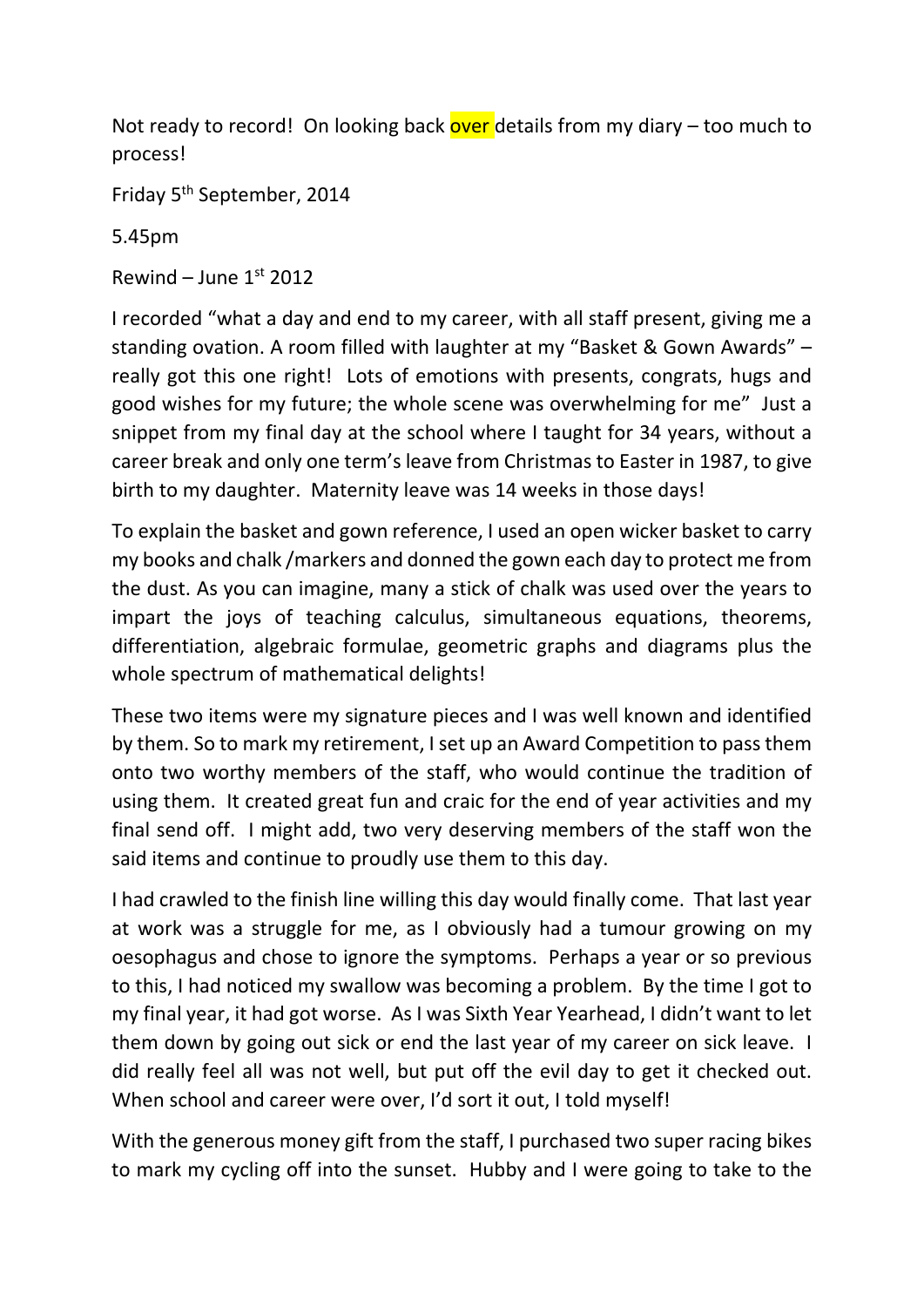highways and byways. We cycled the Western Greenway on the day the staff returned to school in August, 2012 to mark the start of my new lease of life. I took up French Conversation Class in September, as we intended spending more time in France. We went there that September for the first time ever, and enjoyed the freedom to do so.

I went to the Retirees Lunches, at last able to join my former colleagues, whom I had envied for years and had longed for the day that I could be a "Lady Who Lunched"!

Now let me see, what excuse/diversion came up next?! In November, we had a joint Retirement/60<sup>th</sup> Birthday (for Hubby), inviting friends and family. Again I had a sense almost as if it was a farewell party and was uneasy, despite the very successful night.

Travel plans were at our choice and so the big retirement trip was planned for January 2013. South America – Galapagos Islands plus Inca Trail – here we  $\mathsf{come}^\odot$ 

### And then came Christmas!

All the while I knew I was living the dream, but had that awful sense of foreboding. On returning from the big adventure, and knowing that by now my luck had run out, as my symptoms were quite severe – no pain – but swallowing problems with food not going down and serious weight loss. My time had truly come to sort out the problem. I started the inevitable journey by the usual step 1 – going to my GP for a letter of referral for an endoscopy, which I knew I needed!

It was up to the Beacon Hospital for the procedure/Ash Wednesday February  $13<sup>th</sup>$ ! Shortly after the procedure the Consultant gave me a 'no' answer to my queries as to whether it was a hiatus hernia or achalasia? He said "some sort of stricture was there and further testing was needed". So that was the start of the alarm bells going off! I recorded that "I don't know what lies down the tracks for me". That was an understatement on reflection now. Just over 24 hours after my scope, a letter arrived requesting me to present to St. Vincent's Private Hospital. I phoned the Consultant's Secretary, who couldn't believe I was seen to so quickly, which further made me suspicious they had found something that needed urgent attention. She mentioned oncology, radio therapy, CT scans, and pulmonary tests and lots more - a whole new lexicon of terms I would soon become familiar with. I knew now I was in the system and there was no going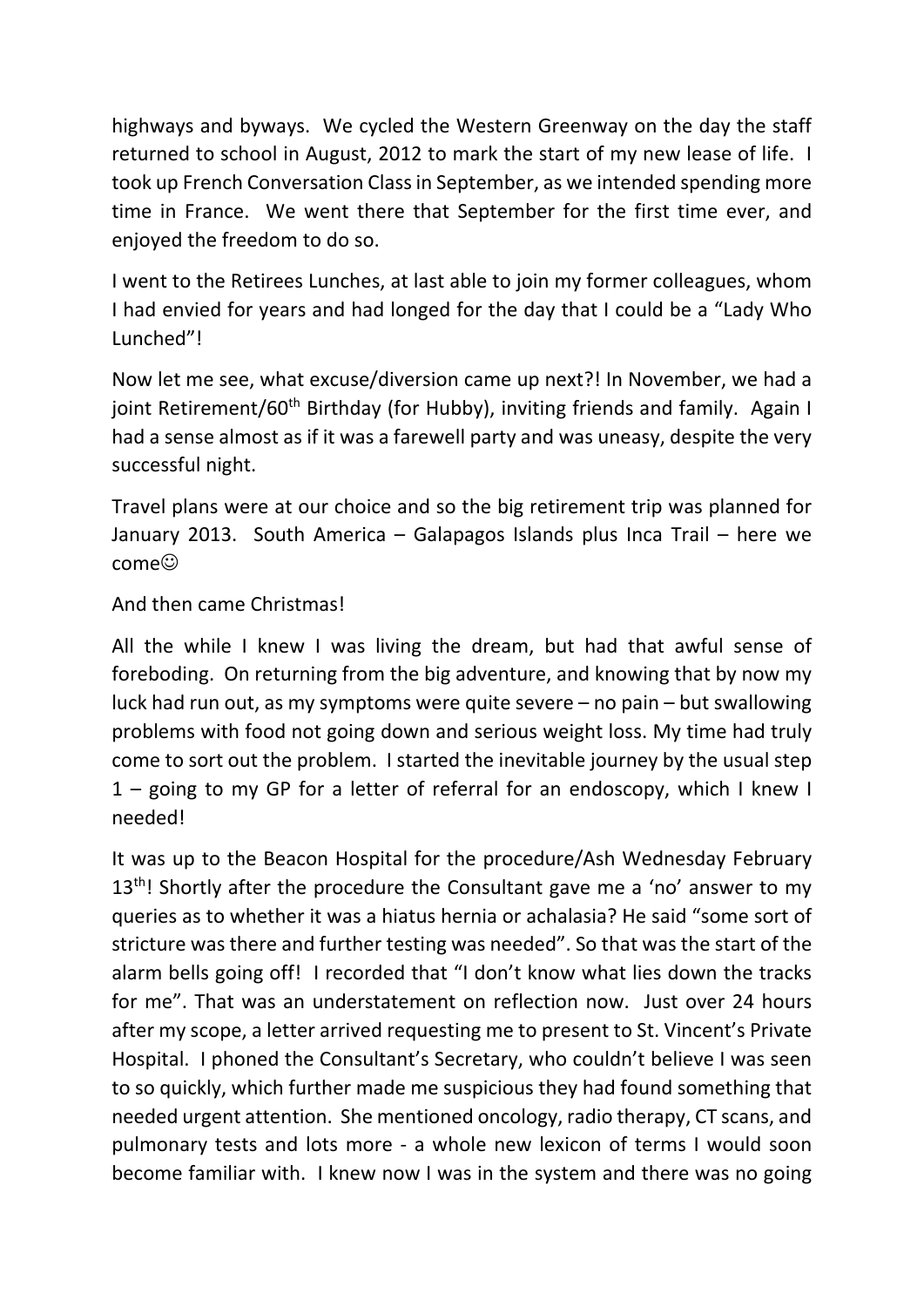back. How true this was  $-$  it was like jumping into the river and going downstream – no back paddling! It was out of my control now. The rollercoaster of emotions that was set in train was indescribable. My journals contain the whole spectrum of madness that followed. The night before admission for the tests, I wrote "feels like the night before my death sentence.

Cancer of the oesophagus wouldn't surprise me!" How perceptive of me. My daughter texted "Hi Mum, I'm praying for you all day and hoping you will know God's peace tonight". On admission, I learnt what for many months ahead, in various hospitals, would be procedural questions. My D.O.B. being one. I would get to know the whole myriad of staff that attend to you in a hospital environment in the coming months. Coming from a teaching career and yearhead job for 6 years, I was always interested in people and their stories, so that sustained me. My health issues were bad enough, but everyone has to struggle through this world and we are all on the same path as regards departing this planet at some stage. As they say "we are all just passing through"! Observing and sharing their stories en route, was an enriching experience for me. I approached my 'journey' ahead with this open-mindedness – willing to learn all that I was going to succumb to. While my poor body was going to endure an onslaught, I knew my headspace was in my control and I needed to take and keep ownership of this.

One question everyone asks or wants to know is "How did you find out about your diagnosis"? With a lot of hanging around waiting for tests to be carried out and armed with my medical file, I naturally became curious as to what information it contained about me - needless to say I had a peek inside! To my horror I saw the letter to my GP indicating the presence of an oesophageal tumour, likely to be a squamous cell carcinoma – await biopsy with interest – arranging staging and appropriate management from there. So there I was with this information, not yet confirmed by the Consultant or medical staff. By the time they came to tell me, I knew, and I had all the questions prepared in advance. They hadn't to drop some bombshell on me without warning. I had my list ready.

- 1) What is the diagnosis?
- 2) Is it cancer?
- 3) Do you know the size of the tumour?
- 4) Has it invaded other tissues or organs?
- 5) What are my treatment options?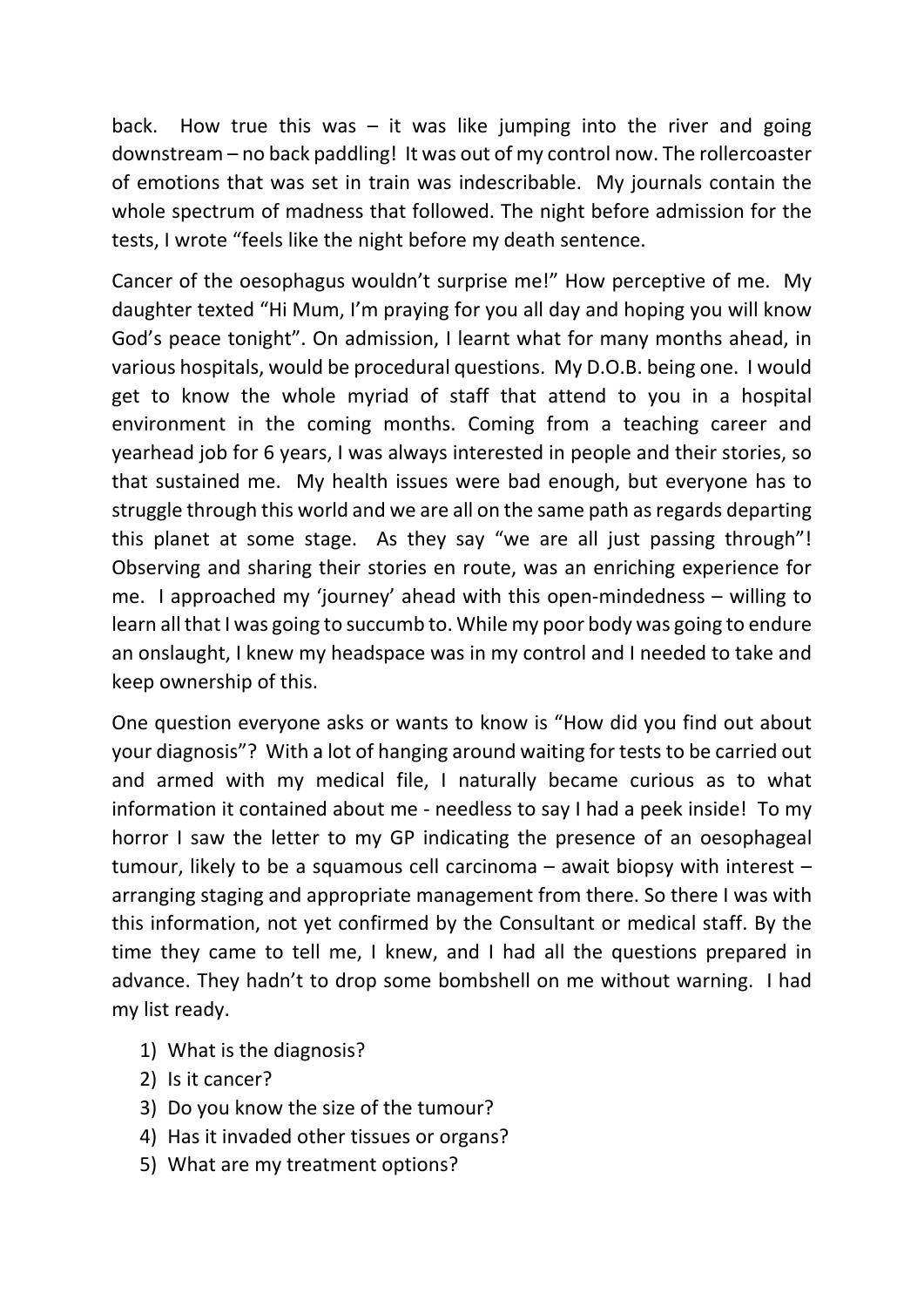### 6) If surgery, who does it?

These questions would not have been possible to formulate, had I not seen the information in my file. I was glad I was composed enough to have some level of ownership of this devastating news. I discovered what the word 'prognosis' meant, i.e. how long do you think I have to live? Should I put my affairs in order? I got all the wrong answers to these questions. At this stage, it was clear I would need to go to a centre of excellence for this type of cancer treatment. I asked for a referral letter from the Consultant and he suggested Prof. Reynolds, an eminent Consultant in St. James'. In the meantime, a pet scan in the Blackrock Clinic was arranged. By the  $25<sup>th</sup>$  February, 2013, it was confirmed by a call on my mobile from the Consultant, that the tumour was malignant. He wished me luck!

Matters were moving fast and furious now. A visit to my GP was depressing as I clearly picked up he didn't rate my chances too good. He had lit a candle in Clarenden Street Church for me.

On the 27<sup>th</sup> February, I recorded "Today I met a God on Earth, i.e. Prof. John Reynolds". My chances of remaining alive were in his hands now. No fancy consultant rooms, plain surroundings and plain talking, no plámás or bullshit! This is serious stuff we are dealing with, i.e. life threatening – let's get real without any drama.

The breaking point in these two weeks was on this day when having met Prof. Reynolds, he organized, on my request, to speak to his GI Nurse. She told us some graphic details of the surgery, which sent us reeling. I likened it to my hero, Ellen MacArthur, who sailed in the Vendée Globe Race and wrote a book "Taking on the World", which tells of a young girl who receives a call to adventure and sets out on a compulsive journey and finds mentors, tests, dark caves, despair, a supreme ordeal and triumph. She would be my inspiration for the endurance tests that lay ahead of me. I too was to face a sail into the Southern Ocean!

Human language is woefully inadequate to express our inner feelings. We merely stammer in speaking of them. Words do not present "the real thing" but they hint at it. At crossroads, we discuss the path that seems most promising. The image of swimming, with each stroke, you push a volume of water behind you, as you move towards your objective, but without that water, you would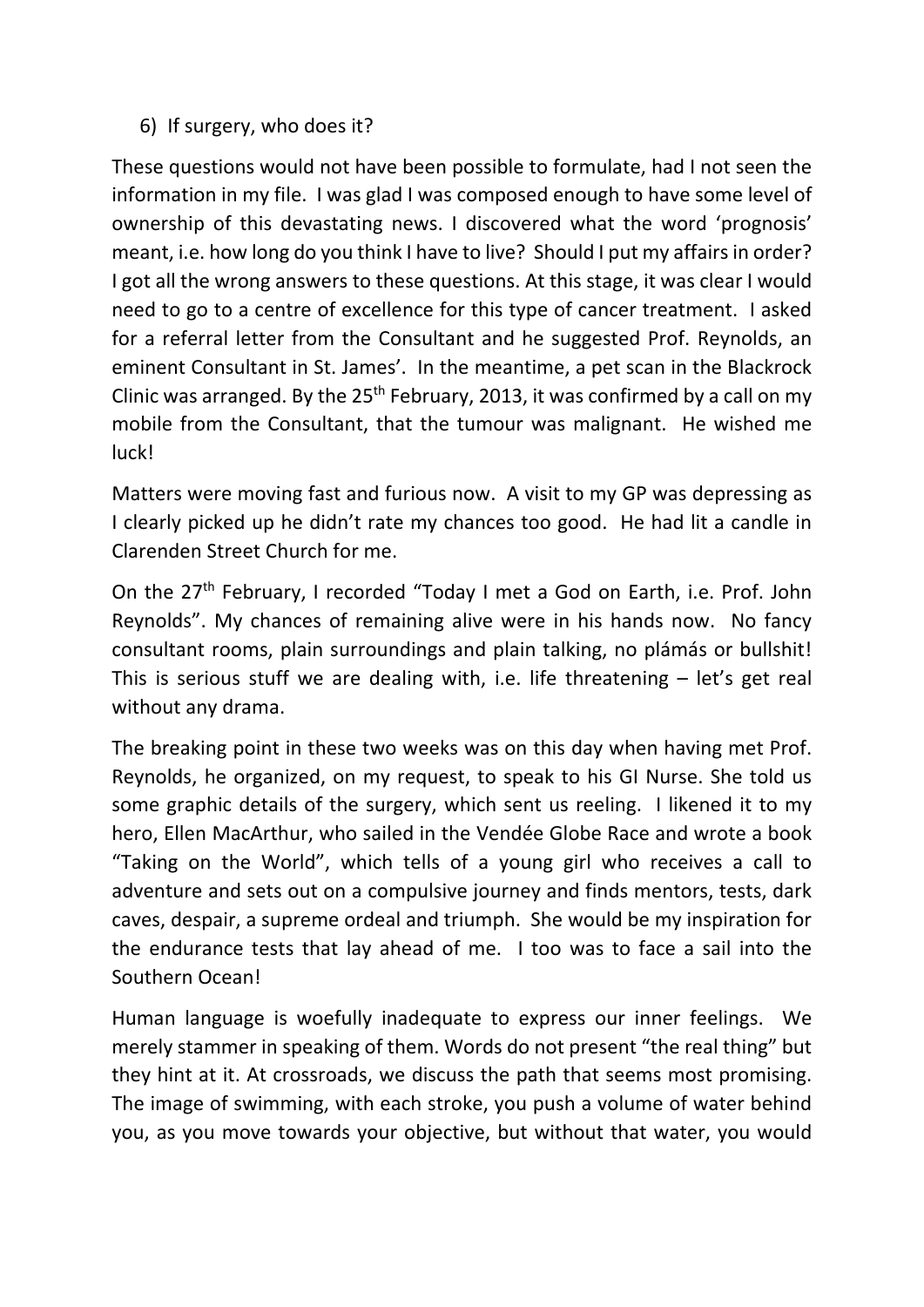never get there. When we ponder the twists and turns in every human life, the boundaries which we place around our creativity are burst open.

The rosary beads from my First Holy Communion in the 60's, which I stored in a tattered purse, became my refuge. I prayed that I would be spared and live to see my daughter marry and get to meet and know my grandchildren, hopefully. I knew the heavens were being stormed for me by family and friends.

Breaking the news of my diagnosis to family and friends was a difficult task. As I said, it was all happening so quickly; I just worked on instinct.

I reminded myself that having survived 34 years in a difficult and challenging career, was surely a test of stamina and I was damned if I'd let this "life skill survival kit" go to waste. I wrote to the staff as I was only 6 months into my retirement and had planned to meet up for coffee and tell them of the big South American trip. Coming clean early on was a must for me. Letting them all know directly from me was essential rather than hear it down the line second-hand. I was determined also to let my friends, from the closest to the more casual, hear about my diagnosis from me.

Reactions varied from upfront "you hear these stories just after people retire" and "oh shit, you've just retired".

### 27<sup>th</sup> February, 2013

I recorded "I'm facing some serious shit in the coming months and until the PET scan results come back, I don't know if I even have a fighting chance. I told Hubby tonight that if it has spread to any other major organs, i.e. secondary or metastases, I'm not going down the surgery route". In hindsight, this was a bit naïve, as surgery would not have been an option, as I later learnt.

### 28 February, 2013

Pet scan in Blackrock Clinic: After a drug induced sleep, I was up at 7am. Both Hubby & I met in floods of tears, still reeling after the Nurse's description of the surgery details from the day before. I had to face a whole new world that I was about to be whisked into. Pet scan – radioactive dye injected  $-1$  hour in dimly lit room – traffic congestion getting there - parking – waiting – the worry of the unknown! All part of our world that would be common place in the year ahead and longer.

1st March, 2013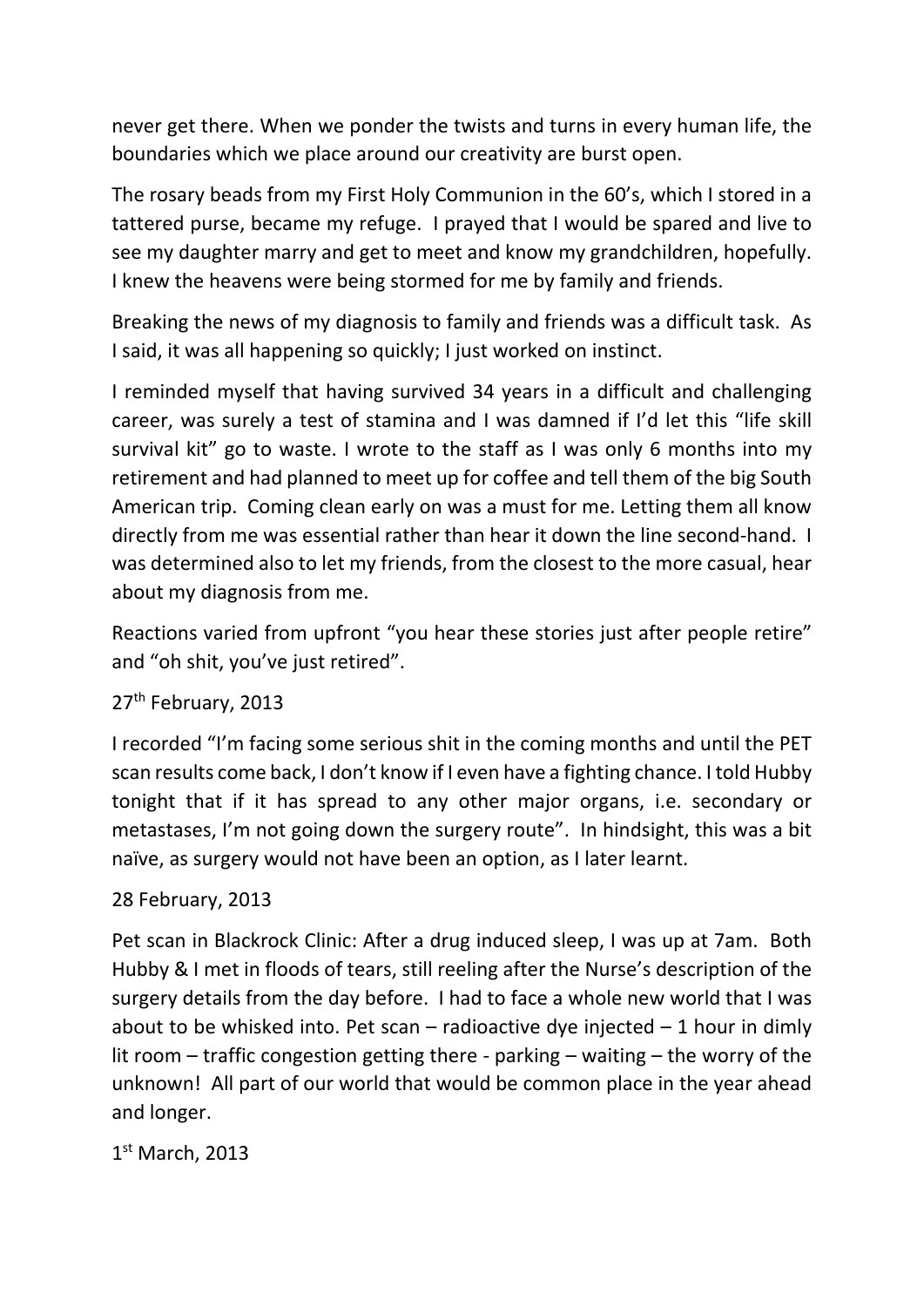While playing tennis at noon, I received a call on my mobile from Prof. Reynolds. I took it immediately and have always put the time and place of this call in my memory – there to recall forever. I took the news in the loo of the tennis club! He broke the news in a calm and candid way, answering my question "what stage is the cancer at?" He told me it was a stage 3 and had spread beyond the wall of my oesophagus to nearby lymph nodes. But there were no signs of it spreading to other parts of my body. I was hoping for a 2A or 2B stage, which would mean it was contained within the oesophageal wall, but at least it wasn't stage 4. So the challenge was on! I had a fighting chance and by God, I'd go for it. We wept and thanked God it wasn't terminal, but knew the road ahead wasn't going to be easy. At this stage, my very close family, daughter, sister, brother, were all in the mix and were, needless to say, in a very concerned state for me, but all very supportive. I knew I couldn't take on their pain as I had to be strong to fight the battle ahead. My elderly mother was kept in the dark at this stage until we knew all the treatment plans were confirmed.

#### 3rd March, 2013

We headed back to Mayo for a much needed break, to get our heads around all the bombshells that had been dropped on us in the past 3 weeks. We bumped into friends of ours by chance, who were staying in the same hotel, so this was the start of having to tell people of my diagnosis and what the coming year entailed. On the way down in the car, I heard an interview on the Marian Finnucane show, with guest, Joan Burton, who described her mother's death from cancer of the oesophagus, as "harrowing" – timing!!

My first real experience of death in my family that I recall as a child, was my grand uncle on my mother's side  $-$  Fr. Timothy Leahy, who had been a Columban, Maynooth Missionary to China, priest. He wrote about his extraordinary life experiences there. His book had a quote at the beginning – "The Gloom of Night Yields to the Morning Star and Beyond Tomorrow a Brighter World Awakes" – old Eastern saga. Hence, the title of his book – "Beyond Tomorrow". He had gone to Central China in August, 1930 as a young priest and despite floods, famine, years spent on the run from bandits and Reds, he achieved unprecedented mass conversions of entire villages. The Japanese declared war on China and took possession of Central China in 1938, virtually ending all missionary activity. They remained until the end of World War 2 in 1945. After their defeat and at their departure, they left behind them a void, a land in a state of chaos. Into that void stepped the Chinese Communists, which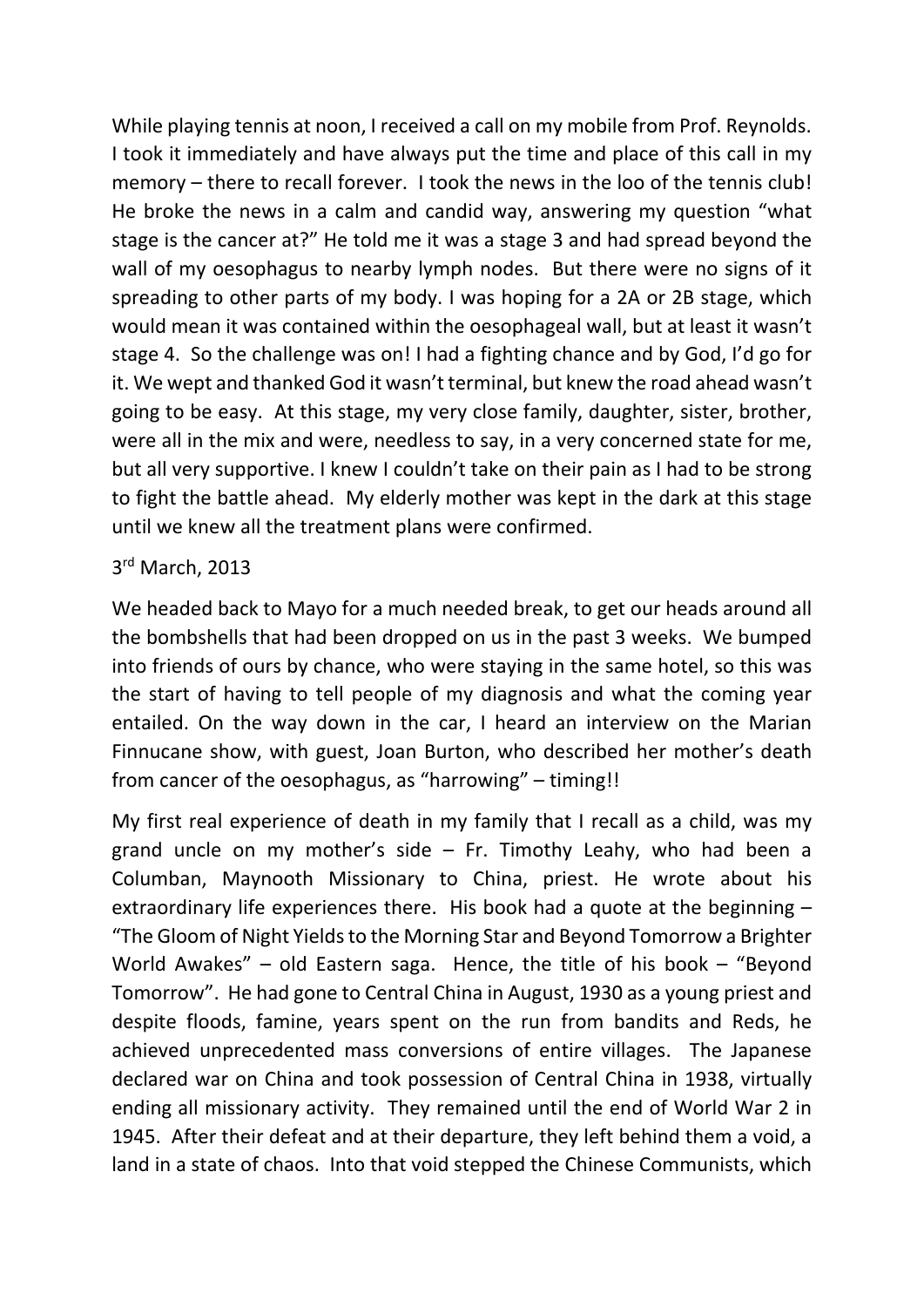left missionary activity proscribed - "External Expulsion from China by the People's Government". This was spread over a period of 10 years from 1938 to 1948. So Uncle Tim endured the efficient machine of the Japanese Army, the invading army leading to a stream of Chinese displaced refugees – 20 million of them on their long sad march to temporary safety of Chung King, over a thousand miles away. Uncle Tim walked with them for several days from Han Yang to Tsandankow about a week before the Japs arrived in force to take possession of Hankow. His adventurous journey and his heroism in those difficult times would be inspiration for me. On his return home to Ireland many years later, he occasionally stayed with us, so I have very fond memories of him. He was a most entertaining and eloquent storyteller and rose to all the challenges life presented him with. I kept his book by my side throughout my hospital stays as a "comfy blanket". His signed copy to me, whom he called "Little Topsy" – April 19<sup>th</sup>, 1969 – Ever Affectionate – U. Tim – was a rock for me.

5th March, 2013

Climbed Croagh Patrick and made a video on the top, expressing my aspirations to return to this mountain. It was a symbolic climb ahead of the many summits that I knew lay ahead. We got to the top in under 2 hours – a windy, bitterly cold breeze up there! Made a call to my sister, whose immediate reaction was – "Are ya stark, ravin mad"? By chance, I received a call from a friend on the summit and she commented about what a great time I was having due to retirement. If only she knew! This was one of many similar incidents that occurred before I became public about my diagnosis – thus marking that difficult phase of coping with the road ahead, and gradually letting friends from school, tennis, bookclub, neighbours – all people I had planned to meet in the coming weeks, know.

#### 7th March, 2013

Dad's  $21^{st}$  Anniversary – I prayed he was looking after me. I had been to James's and came home in a trance. Today confirmed my treatment options;

- 1. Radio therapy and chemotherapy before surgery, in approximately 3 months or
- 2. High doses of radio/chemotherapy only.

I signed up for option 1 as it was a "no-brainer". Either route was devastating, but option 2 meant surgery was ruled out if cancer returned. Met with the lovely Dr. Moya Cunningham on the same day and she (the Consultant Radio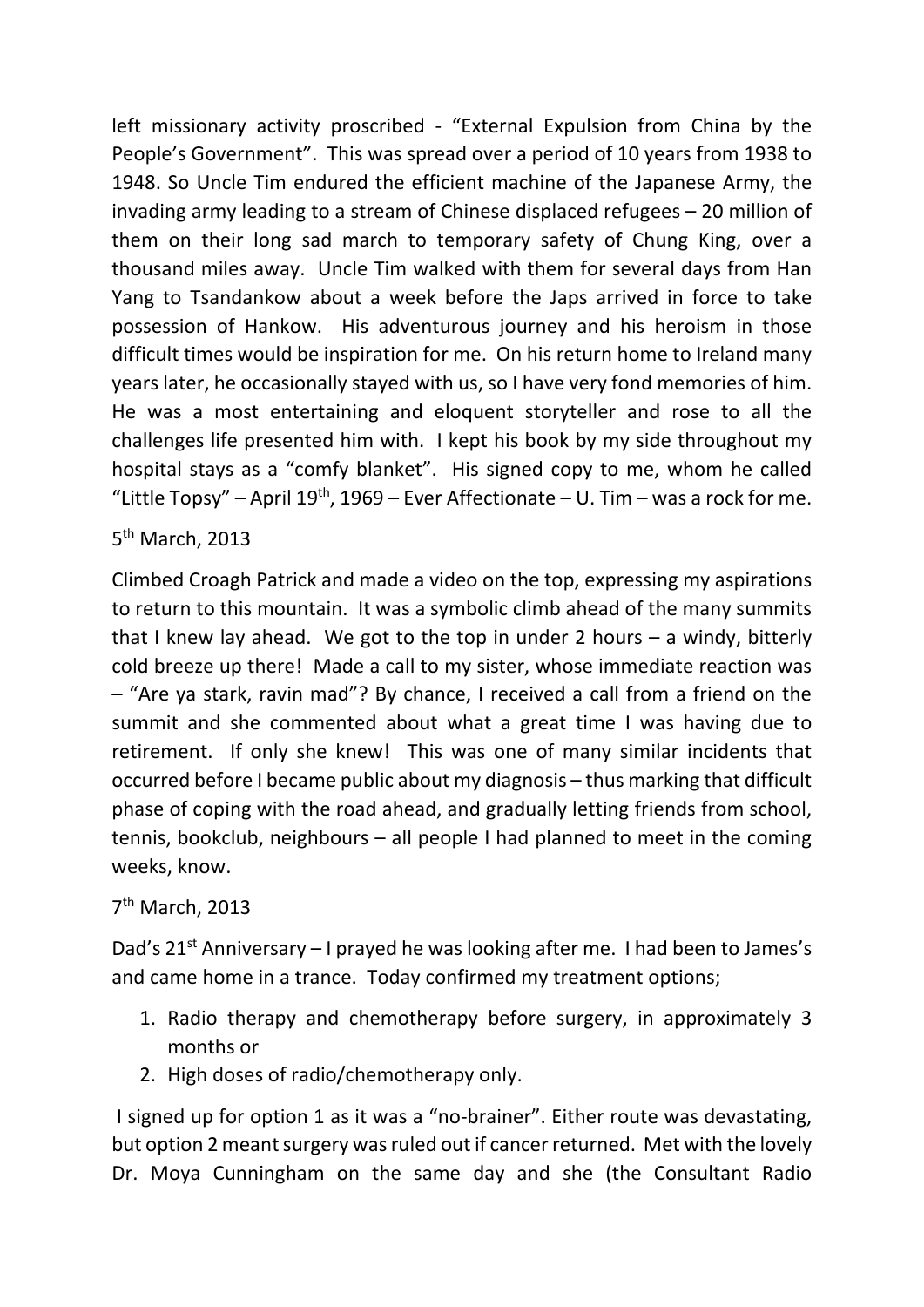Oncologist) told us that I'd get 18 to 20 hours of chemo each day for a week combined with radiotherapy over a series of weeks. She lost me after that! Just the mere word chemo and the length involved, overwhelmed me. Yet another lexicon of terms to grasp! I was told that a second week of chemo would follow my radiotherapy, so I knew that my poor scrap of a body would have a battle ahead. My fears of surgery after all this bombardment were well routed at this stage and continued until the eventual time of surgery 5 months later. I recorded "I will have to make out a Will soon, as the GI Nurse agreed. Phoned Mum at 7.30pm and just said I'd had more tests and had met with the Dietician". My immediate family were now getting the news and the knock-on effect was devastating for them. They were distraught at the details of what lay ahead. My brother-in-law called with a bouquet of flowers and the dreaded Get Well card. I had written to my staff/colleagues indicating that I didn't want texts or cards yet, until my voyage was complete. My network of friends relayed this to my many contacts and TG respected this request. I recorded "I don't even know if I'll be on this planet in a year's time". As news filtered through to family and friends, offers of "if I can do anything for you", soup left at my doorstep, manuka honey, soft buns, pavlova – so much love and kindness all overwhelmed me. Meanwhile, I was determined to get myself in shape physically by playing my tennis and cycling and, mentally, by staying positive.

#### 12<sup>th</sup> March, 2013

Went to my dentist as a precautionary visit and ended up with her being overzealous. She extracted a lower left-side molar in what turned out to be a traumatic experience, as the stubborn tooth took gruelling work to extract. A pneumatic sounding drill was used to cut it out  $-$  it split in two  $-$  and had to be gouged out with great force, requiring stitches and a threat of hospitalization later, if the bleeding didn't stop. Was sorry I went for that check-up! I now have a big gap in my lower jaw and can't lie horizontally for further repair work. Could have done without all this before all the pain that lay ahead.

By the 13<sup>th</sup> March, I awoke with a jaw that looked like I had an encounter with Mike Tyson after 4 rounds in a boxing ring!

On the same day, I had to attend St. Luke's for a CT scan and get tattoos for my radio treatment. The whole experience of entering St. Luke's marked a new very real step in my journey. Seeing women with no hair and very sick people scared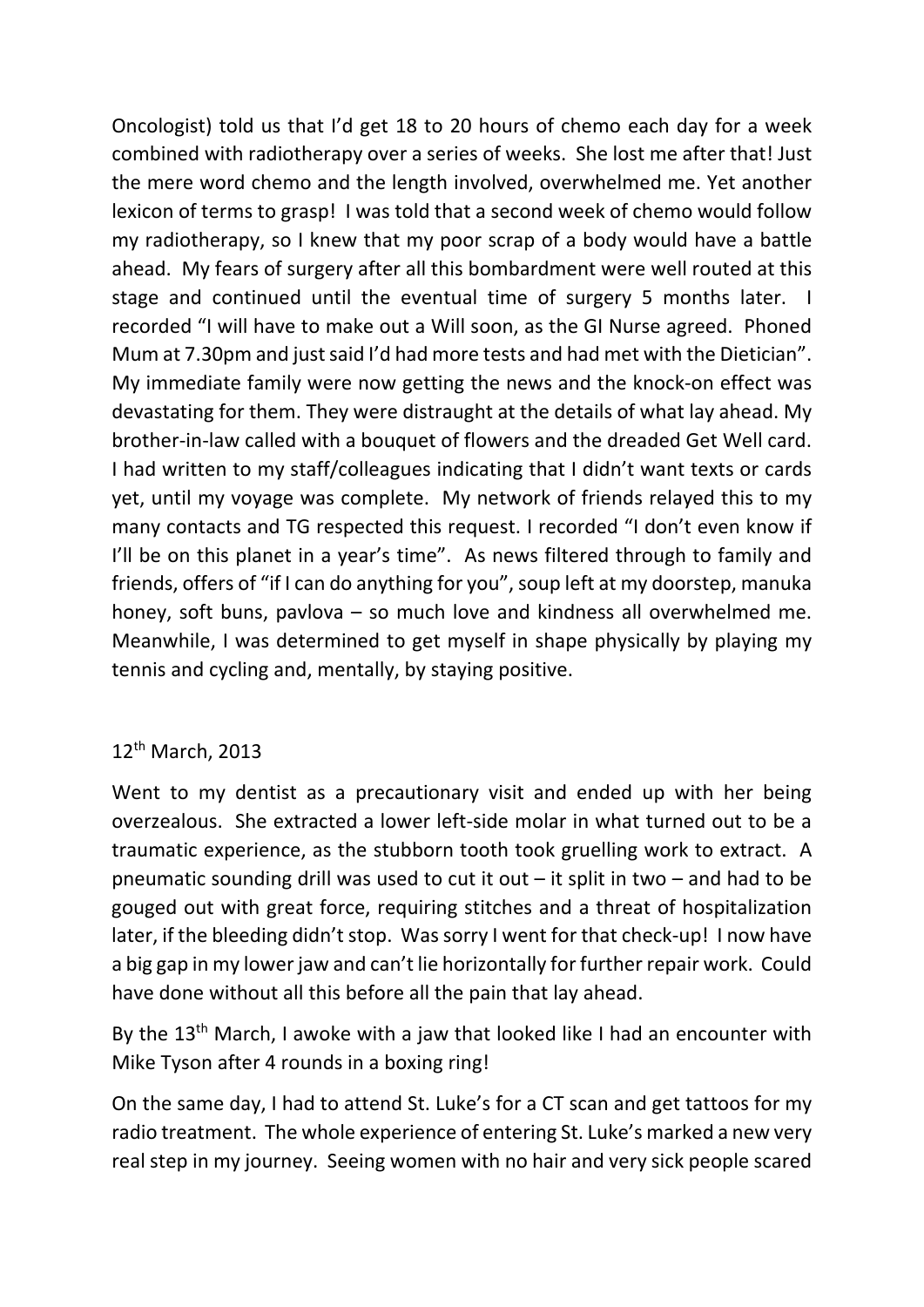me. Will I too be like this? The Nurse that met with us kept telling us that the Consultant would explain to me all the questions I had asked her, so I came away feeling frustrated and even more scared now.

When I eventually met with him, he was the fourth Consultant and was the Medical Oncologist.

At this stage, due to numerous hospital appointments, I was cancelling my beloved tennis dates and 18 months on now, it still feels sad that playing tennis on the  $8<sup>th</sup>$  August, 2013, was the last time I held a racquet. I was meeting up with friends to deliver my bombshell news. My lovely Principal from school was so supportive, letting me know that all the staff were routing for me. The letter I wrote to the staff was to be relayed by a dear colleague on 15<sup>th</sup> March and later I learned that many staff members wept after it was read out. The phone was on the hop for the next while as news filtered through.

### 17<sup>th</sup> March, 2013

This was a very sad day for me as having to tell my poor Mum that her youngest daughter had cancer was news she didn't need to hear. She had experienced a lot of sadness in her earlier life, with both her parents dying young and also two brothers. We had a meal in my brother's house and I couldn't swallow the chicken, further indicating how serious my condition was. A photo taken of my Mum, brother and sister with me, was a reminder that this could be the last one taken of us as a family. Both my brother and sister were a rock for me on this emotional day and I knew they would be with me all the way on my journey ahead. It's called 'circling the wagons' I think! The image of my Mum closing the gates as my sister and I departed for Dublin, will always be etched in my memory. Stuck on a 'Cold Play' disc as we journeyed back.

7.20pm - 19th March, 2013

What's my prognosis? Consultant's answer – 40% chance of survival in the next year. "Great! Well, I'm going to be in that percentile if it kills me!! – And here I am verifying it.

A later study from James's indicated 21% survival after 5 years, so I remain optimistic.

I recorded "the challenge gets tougher with each hospital visit, but heck, I'm up for it. Knowing the odds, I realise it isn't going to be easy. I know what I have to do. Shure life is a battle and I must now take control of this limited word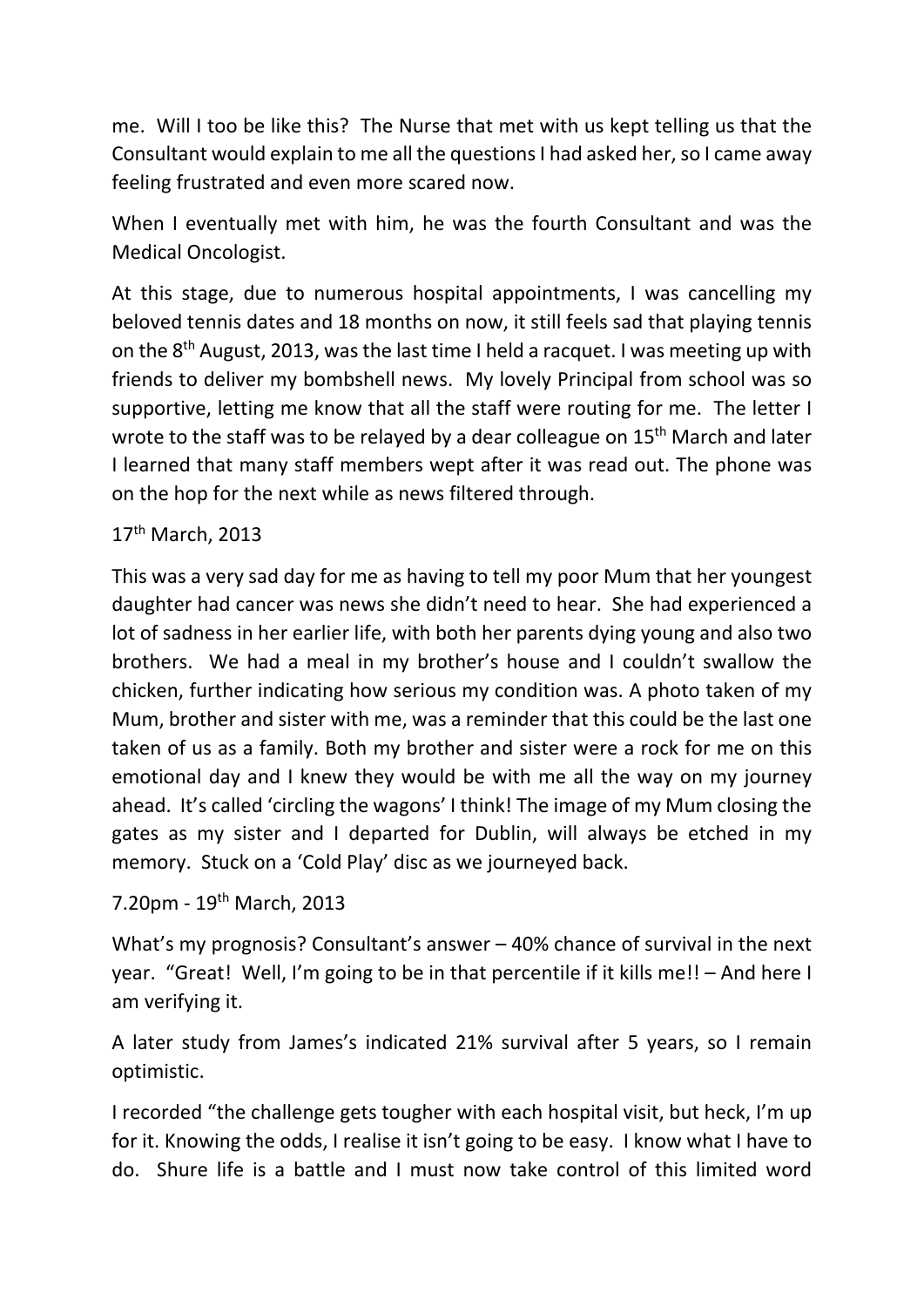'cancer'. The word 'choices' keep coming up. They put the skids on a disease that has me thundering down the track like a run-away train. There are no stop signs on this trip or 'journey', as everyone, even the Consultant, called it".

Got up the next morning with a pep in my step, determined to remain positive. Continued to play my tennis! Later a call from St. Luke's said I needed another CT scan as the Radio Oncologist wasn't happy with the original one. Thus triggering off a whole new plethora of stress and uncertainty, in a day that started off full of positivity! The questions arose like "what happens if the permanent tattoos that are the shooting target for the radiotherapy, are in the wrong spot?" "Is the equipment at St. Luke's up to scratch?" and lots more ....

A friend, who had cancer, phoned me later that day and said how she had cried the day they linked her up to her first chemo treatment and how she hated people telling her to stay 'positive'.

### 21st March, 2013

Back to St. Luke's! Lack of information on why I was recalled for CT scan; further stress added by a visit to the mould room. This freaked me out, so a Registrar was called to talk and explain to me what was happening. A facial mask was required for my radio treatment to secure the head and prevent it from blocking the area above the tumour, where they also wanted to blast… that worrying enlarged lymph node! It was this that had me scared. Once the mask was moulded, I was ready to proceed to the CT scan room, where I wore it for the first time. I could only breathe through my nose and my whole face was shackled into a muzzle-like frame, just like a dog. I was to have this for all my radio treatment and I hated it from the start. To cope, I thought of David Bowie's space oddity song and visualized myself being in an interplanetary capsule!! That same day, I had to return to the dentist to have my stitches removed.

#### 22nd March, 2013

My letter to the school staff was read out during break time. I was crowned "Queen of Letters" as this was my modus operando; even for my year head assemblies, I always wrote down everything that I was going to say. Ironically, it was Daffodil Day and due to a deluge of rain, proceeds were down considerably (50%). Needless to say, a lot of features in the media focused on cancer that day.

Sunday 24<sup>th</sup> March, 2013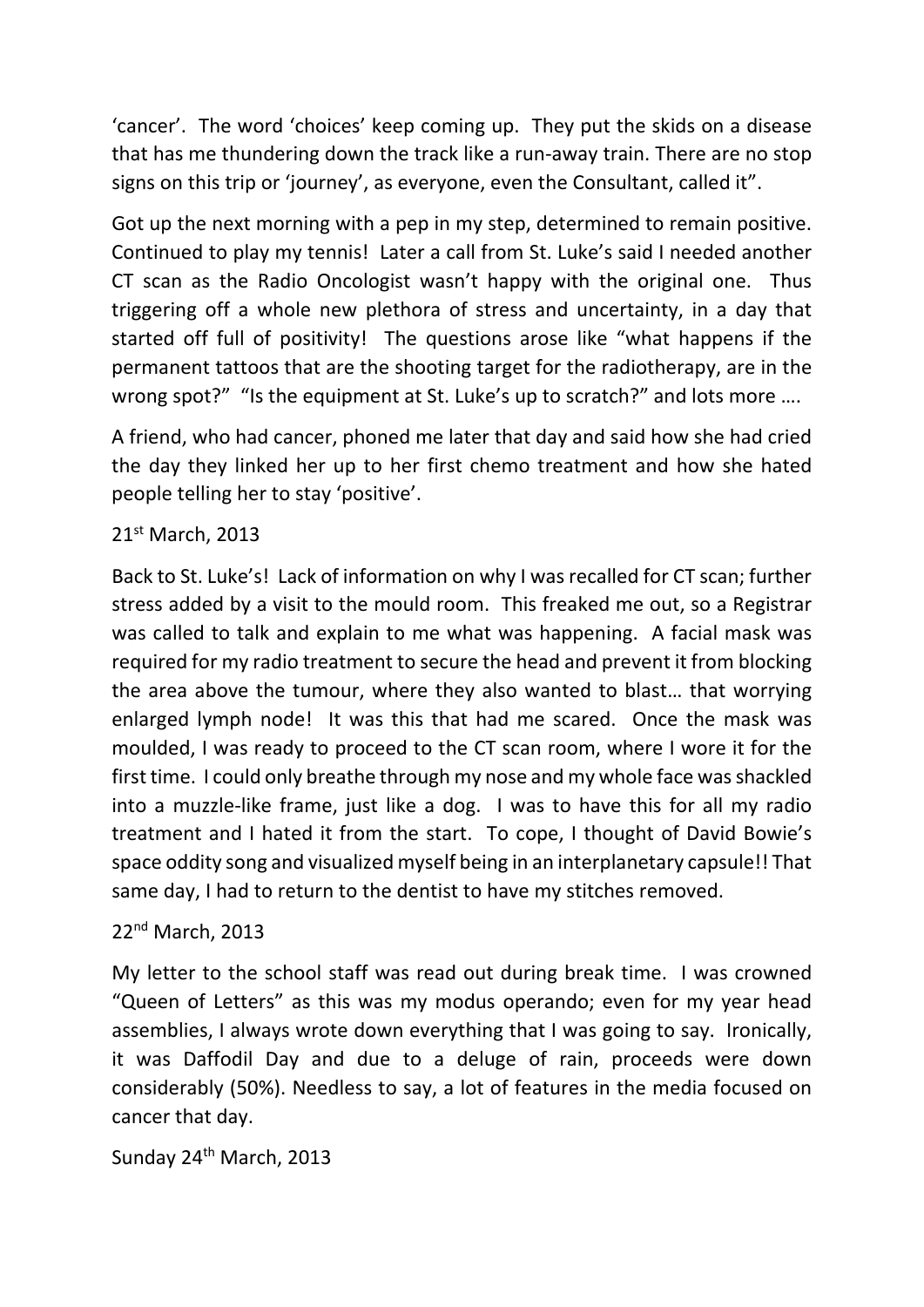My sister always called for a chat/walk on Sunday. We started to browse through the information booklets about oesophageal cancer, given to me by the various medical teams. It was all so scary to read about what was facing me. We both cried at the prospects of what lay ahead and felt it all seemed so unreal. Today I also received a text from a former colleague saying "It is such bad luck" – meaning I had just retired and to end up with this was just the pits. She did give good advice though and said "Not to look back or peek into the future". Messages from friends - "You're in my thoughts and prayers" unnerved me.

Time was marching on now to treatment kick-start. We decided to escape for a grand finale to the posh Kelly's Resort Hotel in Rosslare for two nights to pamper ourselves. However, my mind was consumed by the cancer and all its ugliness. Worry about treatment, surgery, and relapse – the whole gambit that was imminent! I booked in for the "Wellness for Life Therapy" as a special cancer- care therapy was on offer in the hotel. I had to fill out a consultation card with all those awful terms unique to cancer on it. I thought – is my world reduced to this? The meal that night was a disaster, with major blockages due to the tumour, causing the familiar exit from the table, to try and regurgitate and release it. Clearly, my quality of life was not good at this point.

The waiting game now kicked in. Texts and calls from many concerned family and friends as to when my treatment plan would start, stressed me as I still hadn't confirmation of same.

4th April, 2013

The treatment plan arrived. I must now face my destiny!

5th April, 2013

St. Luke's phoned in the afternoon to confirm admission at noon on the 8<sup>th</sup> April.

8th April, 2013

3.35pm – Ward D, Room 15

I record "TG I have a private room with an ensuite and it overlooks the leafy suburbs of Rathgar – nice big trees; a pathway and pampas grass are in view also. I had my radio therapy session for about 20 minutes. The dreaded mask was too tight and most uncomfortable, leaving marks on my face. The ward nurse settled me in and took my weight – 49 kilos! Started into my soft diet regime – soup and mashed potato and gravy with water  $-100\%$  proof!! This wasn't going to be The Hilton! An ECG was taken and chest x-ray. At about 4pm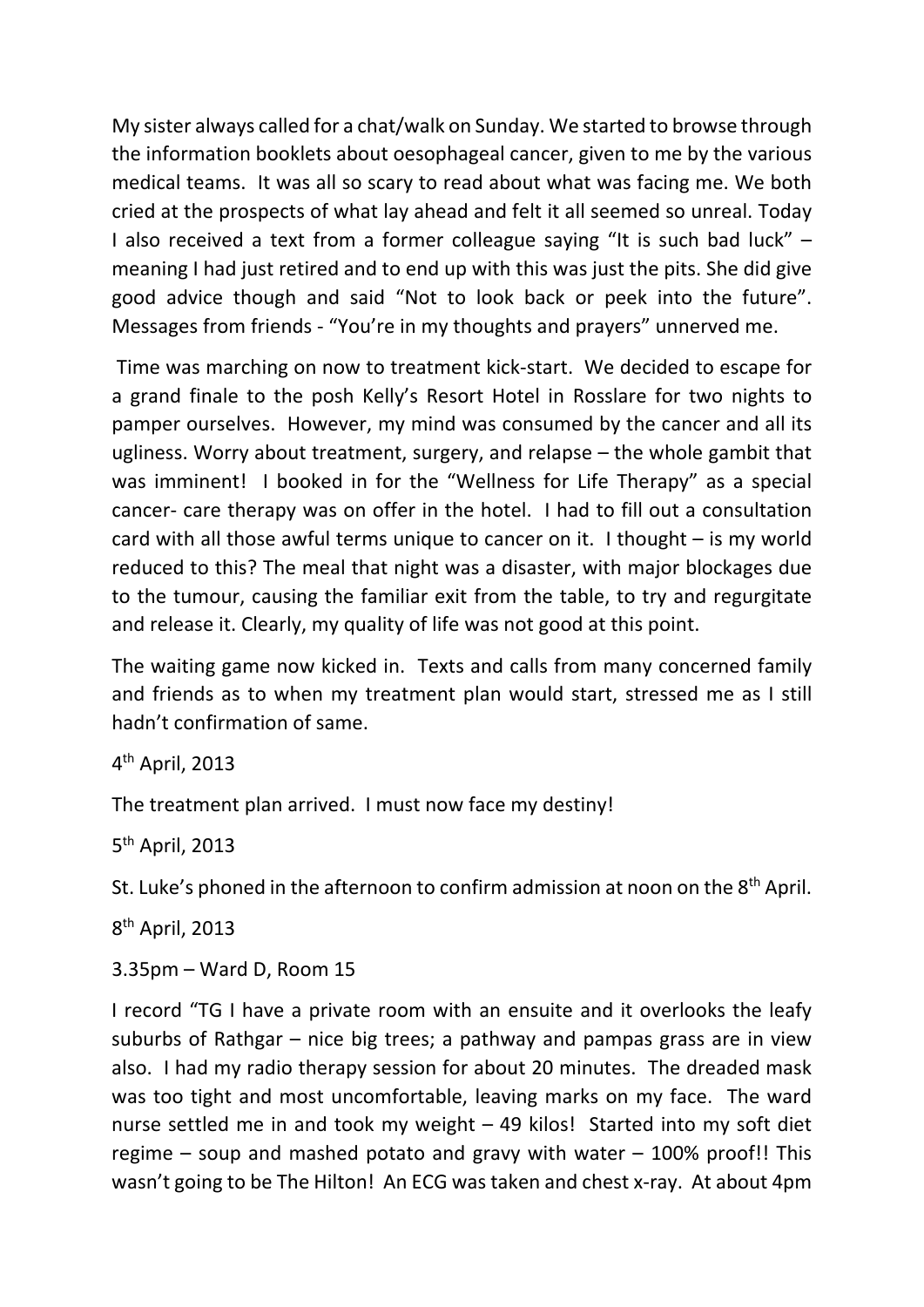a doctor called to explain the chemotherapy treatment plan. He outlined the awful side-effects – nausea, vomiting, damaged kidneys, numbness and tingling in hands or feet, damage to hearing with tinnitus and loss of hearing highpitched sounds, diarrhoea, allergic reaction on the skin with rashes and itching, dizziness and headaches. So that was a nice first day intro into what lay ahead! I now just had to wait and see which of these delightful effects would take hold of me! I was to have 16/17 hours of chemo for 5 to 6 days on a particular drug, followed by a 24 hour regime on a second drug. The second chemo cycle was planned for 35 days hence. It was then a series of form filling for another nurse who asked me how much I knew about my illness. I let her know I was fully aware of my prognosis.

#### 9th April, 2013

Exactly 4 months to my surgery date (which I didn't know then), at 16:11 I was wired up to the "chemical warfare machine"! My brother just happened to be visiting me at this time, so I was very glad to have him witness this initial linkup to chemo, which was so feared. "Cytotoxic – handle with care" was written on the bag that now dripped into my poor wee body - 5 Fluoroucil or 5 FU – which was an appropriate abbreviation! Thoughts of the chemo had plagued my head for weeks, so now that I was chained up to it, there was no turning back  $-$  a phrase I was to use so often! To add to the stress, my second radio therapy session turned out to be painful, with the mask cutting into my face, as it was far too tight. The mould crew came and adjusted it slightly, but I still found the 20 minute session an ordeal as the routine required that the mask be clamped into position, restricting any movement of the head. Next came the Dietician who wanted to add to my torture regime by having the awful sweet, sickly Forti Juice and Cal Shots added to my diet, as the double dose of chemo and radio therapy would further increase my metabolic rate. The fight now was to keep up a high energy calorie input.

# 10th April, 2013

The team landed – the RT Consultant, a doctor and ward sister. I was reminded of how serious my cancer was and why the treatment took so long to plan. Again, that lymph area was of concern, as the site was in a delicate area, so hence the mask. Extra time (7 days) had been allocated to RT. The norm would have been 15 days treatment, but mine was increased to 22 days. There was no guarantee the tumour would reduce in size with all this treatment. They would just have to see how I responded to it all. If it worked, it would give a better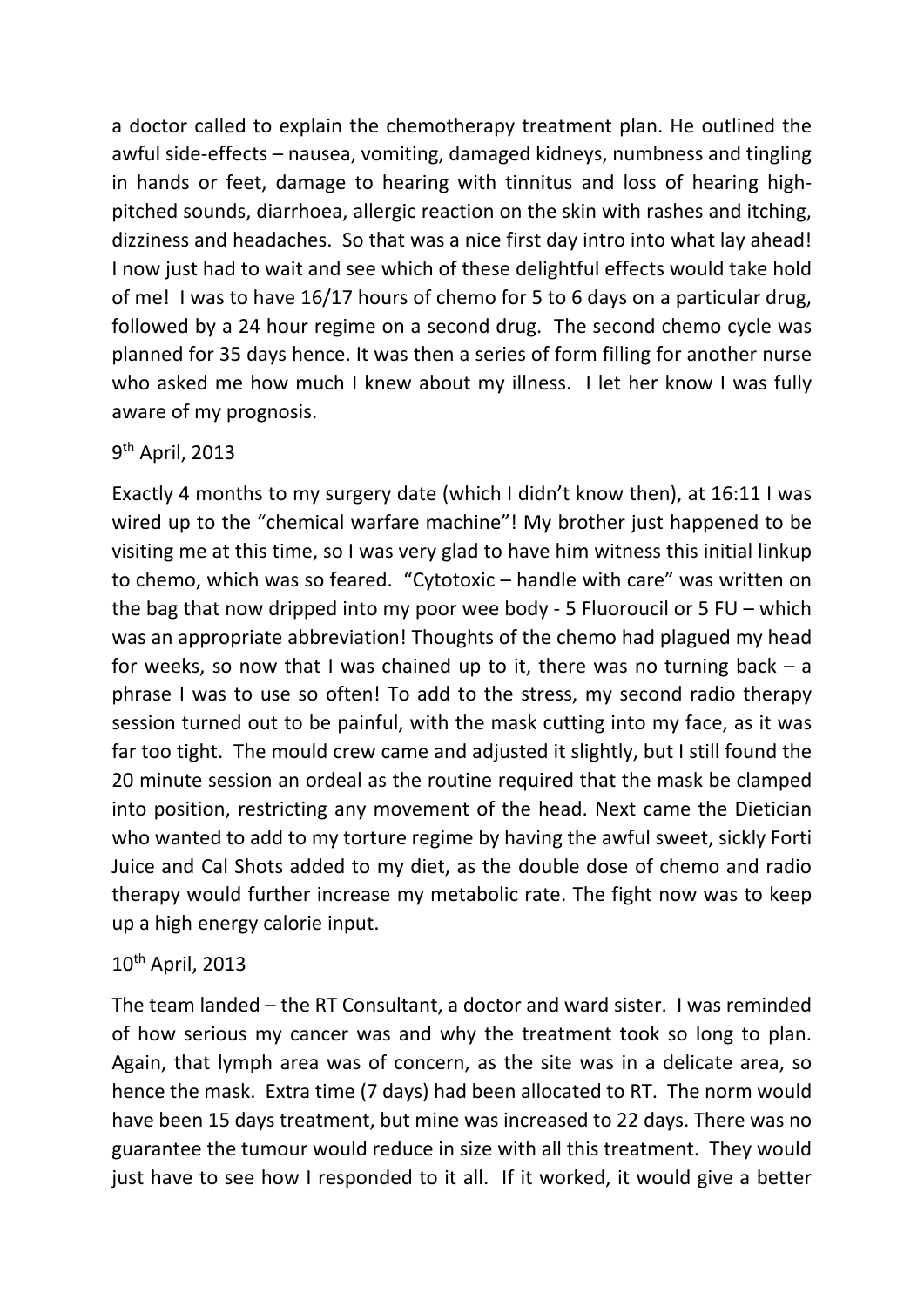chance for surgery. I was reassured that Prof. Reynolds had accepted me for surgery, due to my fitness levels.

And so the days turned into weeks with my stay in St. Luke's, turning out to be 7 weeks, not the 2 planned for. Yes, the sickness came with the chemo and my poor oesophagus got hammered with the RT, causing oesophagitis. I was really sailing in that Southern Ocean now! With so many drugs all fighting for their space, my body was confused with the onslaught – anti-sickness drug painkillers, thick creamy food supplements, steroids, Benylin based pre-meal mouthwash for swallow, procal shots…… to mention a few!

18th April, 2013

The second chemo drug was administered, Cisplatin, with a whole regime before and after taking the drug, to protect the kidneys.

By May  $1^{st}$ , I had a crisis with the oesophagitis, so I was handed over to Prof. Reynold's team in St. James's. With the bank holiday coming up, it was decided I'd have a T.P.N. or N.G.  $-$  a tube is inserted down your nose to your stomach, if the oesophagus is not too inflamed. It was the preferred form of feed, as opposed to the PICC Line, where the line is inserted through the arm into a bigger vein up near the collarbone. I met Prof. Reynolds, donned in cap and gown in the prep room before going into theatre. He gave my feet a wee shake to acknowledge me and I knew I was in good hands. This was a trial run ahead of the big op and gave me some insight into what lay ahead. I had an OGD (oesophageal gastro dilation) and an NG (nasal gastric) feed into my jejunum. Unfortunately, the big tube was stitched into my Septum, causing much pain, discomfort and distress. My nose dripped and pulsated and of all the lows in my journey, this had to be one of the most distressing.

Despite all the torture that I endured, I did emerge out of St. Luke's at the end of May with a much clapped out body. The real task now was to build up my strength for the biggest challenge ahead  $-$  my surgery! The fear of this overshadowed everything else that happened to me. It would only be in time that all I had gone through in the past months, would be faced. That summer, I was on a mission. I knew the importance of a healthy heart and respiratory functions. Tennis and walking were my daily routine. They helped to keep my head space and I enjoyed them. I caught up with family and friends and decided not to leave the country despite the fact we had a flight to Nice booked. I had a real homing instinct. After my long stay in hospital, the comfort and security of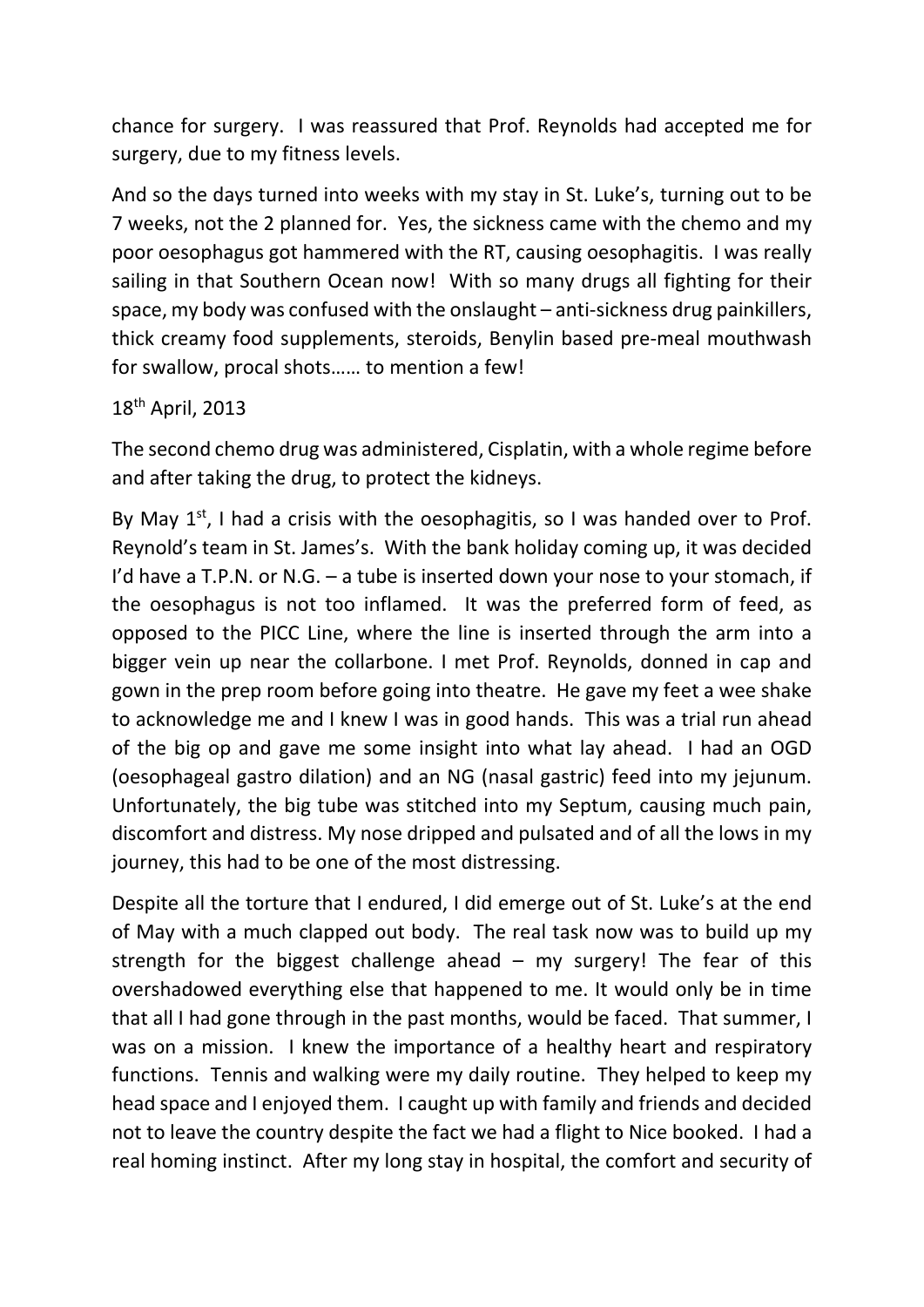home was all that I wanted. I was finished with St. Luke's and officially in St. James's team care now.

#### 25th June, 2013

I had another endoscopy and dilation. Joined the rush hour traffic at 08:30 and had over a 3 hour wait before I had the procedure. I was now used to the hospital scene and was calmer, having had these procedures before. I also had another Pet and CT scan. Waiting for the results of these was excruciating, but TG they showed the cancer hadn't spread.

#### 27th June, 2013

Back to James's where I met with Prof. Reynolds. While waiting on the corridor, I overheard the nurse tell a Dietician that I was post treatment and pre-surgery. So "yes", this was like winning the jackpot! I recalled that the staff in St. Luke's had always specified that being offered surgery was a good thing – a chance of survival! Up to this date, it wasn't confirmed, so going from a state of sheer dread of surgery to gratitude that I could actually have it, made me realise how much I had changed my attitude, since my initial diagnosis. I had read the details of the surgery, so was able to ask the surgeon certain questions. He said "shure you don't want to know all the anatomical details", but I said I did! Then he told me that since the tumour was in the middle of the oesophagus, that I had to have 5/6<sup>th</sup> of it removed. Doing the maths, this meant 25 centimetres off from a 30 centimetre gullet. Also, because of the cancerous lymph node, entry through a third incision in the neck would be necessary. Thus, a major piece of plumbing, with risks to the heart and lungs, because of the awkward position of the oesophagus. Already both had been compromised by the RT, he confirmed. I already knew this from the rotten cough and more breathlessness I was experiencing. He was very pleased to hear I was back on the courts and encouraged this more. He apologised for the delay in seeing him and shook hands when I was leaving – a gentleman as always and a lovely man. I felt safe in his hands. He suggested I take the video "The Patient Journey" which I got from the GI nurse, who admitted, even she hadn't seen it. Few patients did! I decided to pick my time to watch it.

It was all a whirlwind of information once more to absorb and as always, I took the knock full on and processed the consequences of what lay ahead in the weeks to follow. The enormity of what faced me was gargantuan.

15th July, 2013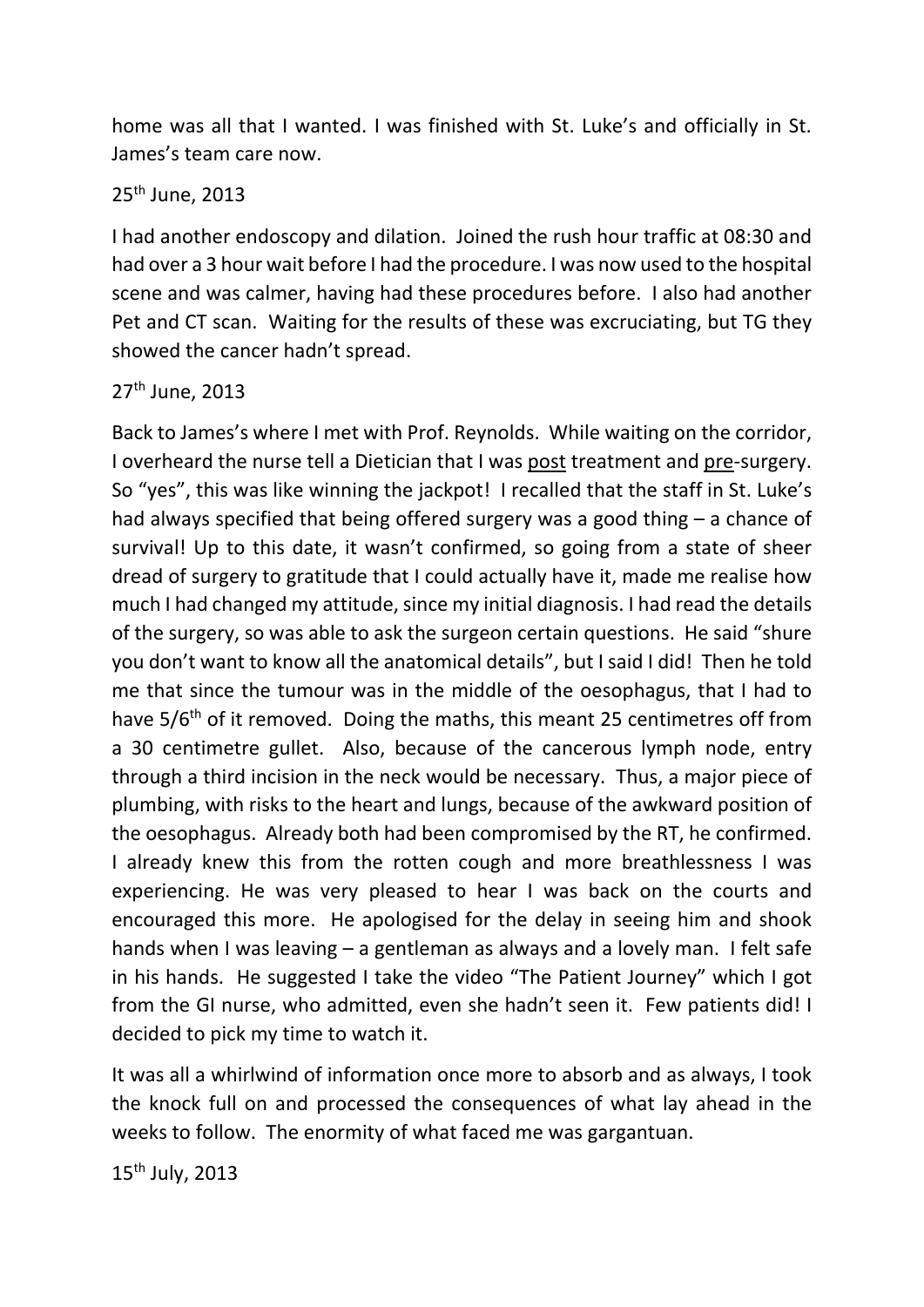I had to return to James's for pulmonary function tests, chest x-ray, and 7 vials of blood to check every aspect of my bloods before surgery. I came home with more distressing details about the surgery. The senior GI nurse gave me a preop chat and informed me that my right lung would be deflated and a floating rib removed. The so called "back incision" now turned out to be from under my right breast up to my shoulder blade; the other incision down the middle of my abdomen as far as my belly button plus the third incision at the neck, all reiterated the barbarity and butchery of the 7 hour operation. Then the high risks were explained to me – like infection due to leakage from the join from my remaining oesophagus to my "pulled up" stomach. I would never be able to lie down again and would have to sleep propped up. I was asked if that Monday,  $22<sup>nd</sup>$  July suited me for surgery, but Prof. Reynolds said he'd only do the op when I was mentally ready. So I was let decide my date. I chose the furthest date I could, i.e. 9<sup>th</sup> August, which was over 3 weeks away. It meant July was still mine and I also avoided a bank holiday weekend, knowing how these work in hospitals. I could also fit in more tennis! Like getting my symptoms seen to, here I was again putting off the evil day! The GI nurse did admit the Gods had a role in all of this, so I knew I was winging it now. I had to face the inevitable, but with a small extension of time, "to sort out my affairs", which the nurse reiterated I should do.

I braved looking at "The Patient Journey" video with my sister about 10 days before surgery and the following was what faced and informed me:

Approximately 200 new cases each year are faced with a diagnosis of oesophageal cancer. An early diagnosis gives a good chance of coming out alive. Out of every 100 patients diagnosed, 50% will be offered chemo, RT and/or surgery. This means the cancer is localised. Key elements of the treatment involve staging, which includes Cat and Pet scans, combined with endoscopic ultrasound. A multidisciplinary team reaches a consensus recommendation for the patient's management. Because the operation is performed in the abdomen as well as the chest and because both compartments are operated within the risk of problems and complications, the risks are greater than for most other operations that are commonly performed.

1) The major complication is pneumonia, which occurs in about 20%. In some cases, the patient needs to go back into ICU for ventilatory support.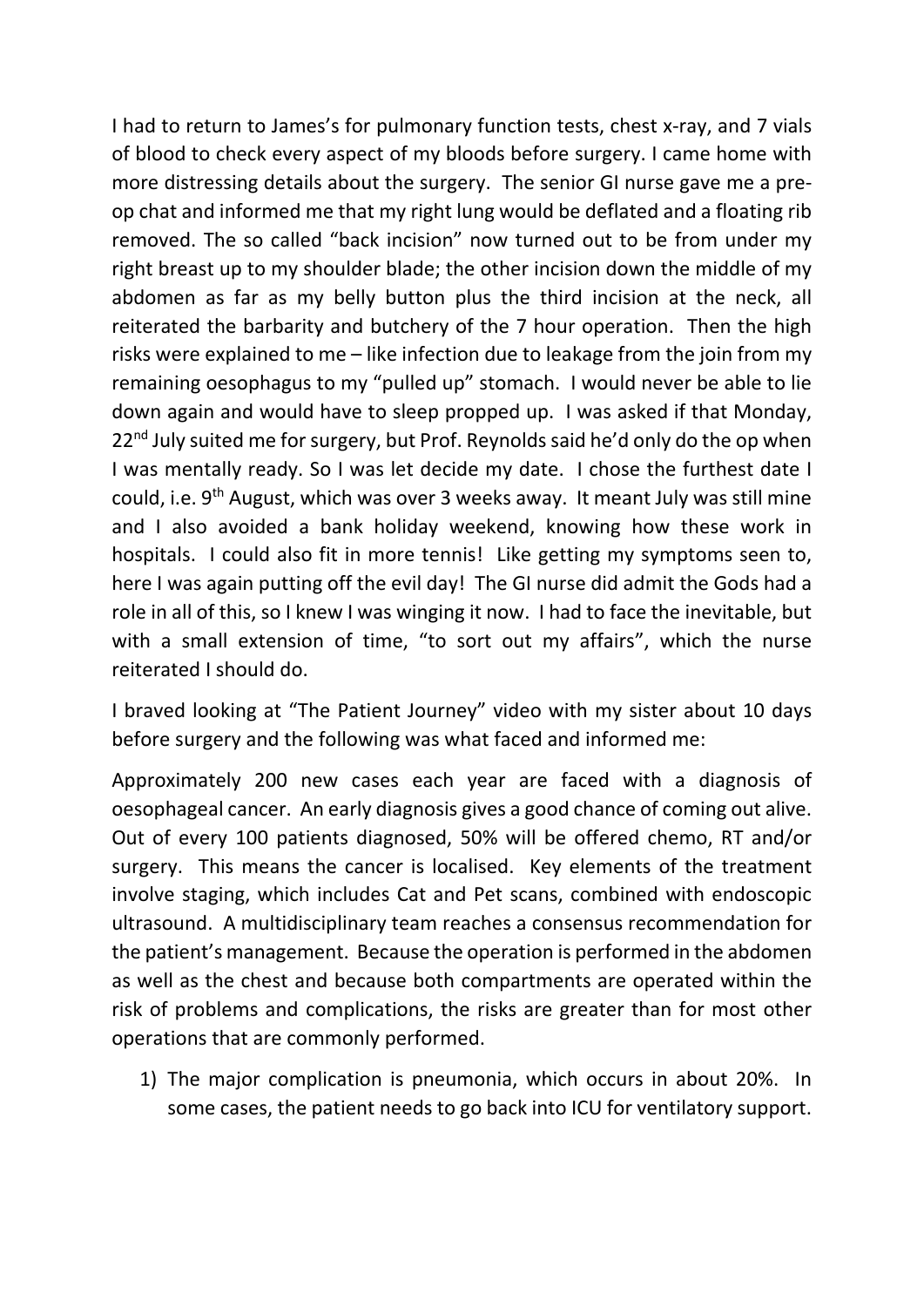- 2) Another complication is failure of "things" to heal properly. This occurs in approximately 5%, which can lead to a significantly prolongated stay in hospital.
- 3) Clearly, the most important risk of any major operation, is the risk of dying from the complications of surgery and in St. James's cases, in their series of over 500 cases, 4% is consistent with the results reported from the best oesophageal centres internationally.

What is the cure rate for oesophageal cancer?

Where it presents confined to the area of the oesophagus, this depends on how early the diagnosis is and can range from an overall cure rate of 40% to much higher if it's been caught at an earlier stage, or if the chemo and RT that's given has had a dramatic effect on the cancer.

On reflection now, I wasn't in the 20% who get pneumonia after surgery. However, I was in the 5% who had "failure of things to heal properly", but at least I missed the 4% who die. In the video, it was very sad to see Prof. Hollywood speak, as only weeks earlier, he had passed away in St. Luke's two doors away from me. His untimely death had a profound effect on me and made me more determined to fight my illness, if only for his sake, as his shortened life – aged 53 years – was spent fighting for cancer patients. He became a household name over a decade ago for his role in devising a plan for the roll out of radio therapy services across the State. He was a kind and caring doctor and his patients adored him. Other features of the video kept haunting me. The words "it is viewed as a very major surgery", "we consider it to be a big operation", "it's a very major operation", were all said by all those speaking on the video - the number of drips and drains  $-6$  in all  $-$  that would be attached to me after surgery.

Note on Post-Operative Care.

In HDU/ICU, there is one nurse to one patient. You are attached to a cardiac monitor to check heart rate, blood pressure, breathing, oxygen level. It is usually 2 to 3 days in this unit. The following drips and drains are:

- 1) Oxygen mask.
- 2) Drain in right side of chest to allow the lung to re-expand.
- 3) Tube in the nose down into the stomach to drain away any excess gastric fluid.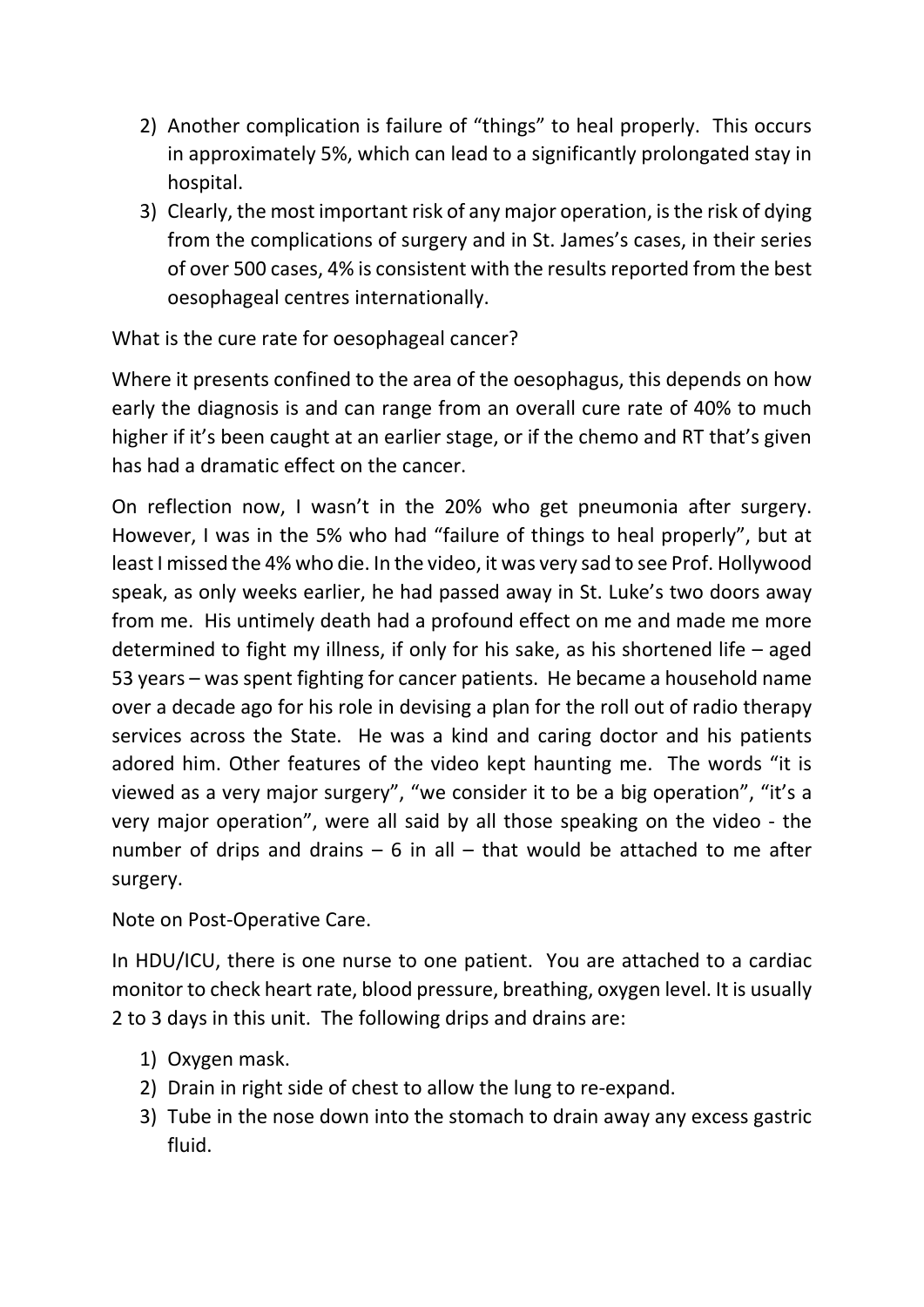- 4) Tube going into the abdomen that sits into the small intestine to allow you to feed and give you nutrition.
- 5) Line going into a large vein in your neck to give fluids and medications.
- 6) Urine tube catheter into bladder to drain away urine into a bag.

Pain will be controlled using epidural catheter – small line that sits on the back to give pain relief.

So long as blood pressure and heart rate is stable, you'll be encouraged to sit out of bed after surgery. After the epidural is stopped, a machine called patient controlled analgesia is given to the patient to deliver strong doses of pain relief by pressing a small button, the machine set to release only an allowed maximum dose.

When the last day of July came, I felt that sense of being on that run-away train, with the inevitability of reaching the crash site. The video details played on my mind. I was wrapping up meeting with close family and friends at this stage.

It was August now and the month of the biggest challenge of my life had arrived. We went to a Paul Brady concert in the National Concert Hall on 1<sup>st</sup> August and sang along to some of my favourite songs - "The Island" and "The Long Goodbye"!!

# 2<sup>nd</sup> August, 2013

It was down to "this time next week", so countdown was ticking loudly now. We took a trip out on the Dublin Bay cruise boat from Dun-Laoghaire to Howth. It was a blustery day with big swells out on the bay, again reminding me of the big swells facing me, as I always had sailing images to compare with what was happening to me right from the start.

### 3<sup>rd</sup> August, 2013

I recorded about a very frightening, horrific, suffocating presence leaning on my body that night. I could feel a huge weight on my chest and couldn't move. I could hear myself calling out for help, but to no avail. I awoke scared and in tears. Two neighbours called the following day with homemade buns and a jar of Manuka honey. Texts and cards were pouring in.

5th August, 2013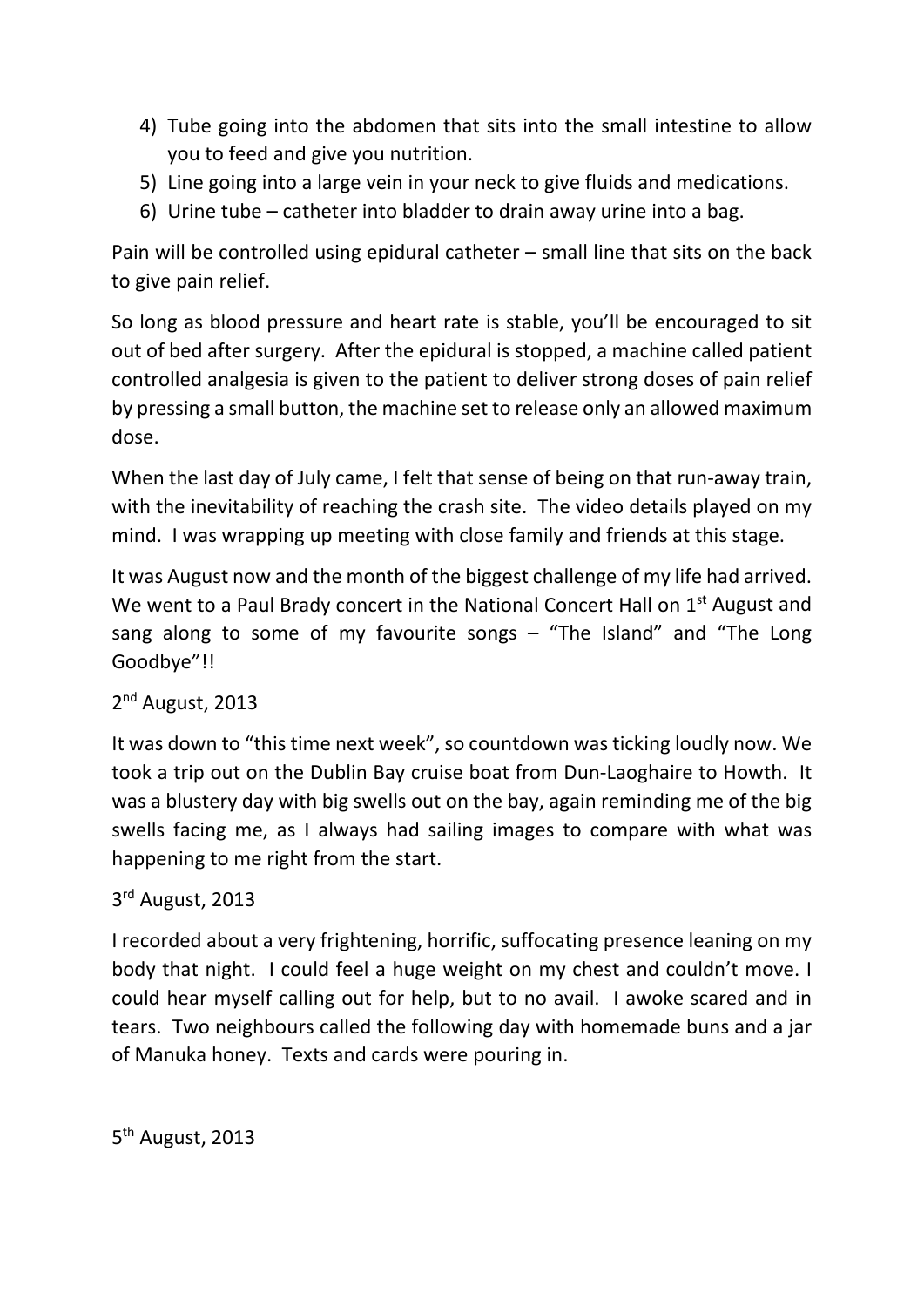The Monday of the bank holiday weekend, I went to Glendalough with my husband and daughter and we walked the route along the boardwalk up behind the lakes and back down the other side – spectacular views and perfect day.

# 7th August, 2013

I record having my "last supper"! On that day, I went over to St. Luke's and met with Fr. Tom, the Chaplain there, whom I had become very friendly with. He dropped in regularly to have a chat. He always made me laugh and kept my spirits up. The Psychologist was also keen to meet me, as she took great interest in my story from the start. She reaffirmed her faith in my positive attitude and mental fortitude in dealing with all my illness and what faced me, recognising my vulnerability and my acceptance of it. Lots more tears on display that day and the box of tissues was proffered. She had dropped in to me a few time when I was in St. Luke's, so we had that bond. I also met a close friend for coffee in St. Luke's that morning, as it was the most convenient location for our final get together for some time.

# 8th August, 2013

09:00 - I had a final game of tennis with a singles player friend, whom I had played tennis with for about 30 years. I gave her the two boxes of tennis balls I had and put my racquet into the boot of my car, knowing I wouldn't be using it for some time. (I look forward to that day still, at this present moment in time!) Took a walk down the West Pier in Dun-Laoghaire after that. My final record in the daily diary I kept was "life will never be the same again". I knew the surgery was going to be radical, but if it saved my life, I'd have a price to pay. Checked in to St. James's around 4pm.

My phone was on the go all day with family and friends all praying for me and sending their love and support. I sorted out thank you cards and upcoming birthday gifts for my mother and brother, whose birthdays were in August. It was a glorious hot summer's day and I savoured the last hours of freedom. I had a final shower before going to the hospital and wept thinking of what state my body was going to be in after the surgery. When I was eventually admitted to the ward in the hospital, it was all systems go, with numerous forms to be filled in by nurses and doctors who attended to me. I had my bloods taken and another chest x-ray. Prof. Reynolds landed with the "team" which I found very intimidating, with a large presence of people surrounding my bed. I told him I had played tennis, walked the pier, watched the video of "The Patient Journey"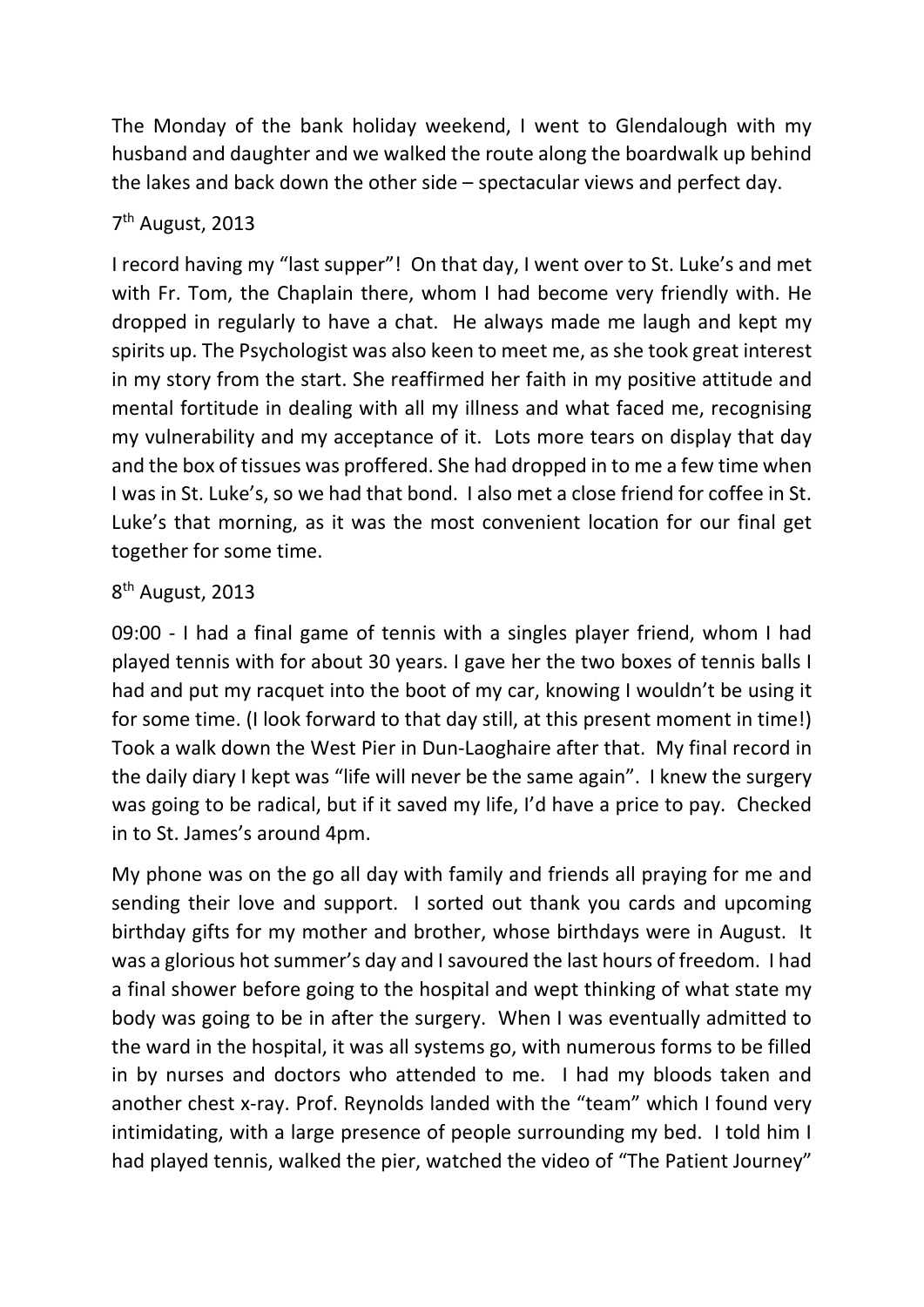and hoped he slept well – must have been the nerves with all this outpouring from me! My husband, daughter, mum and sister all called in to see me that evening. It was down to immediate family now and for some time to come! I had to sign a consent form for the surgery later on and all the risks were, again, spelt out. All my questions were answered. One of the doctors who attended to me that evening reiterated all my positives, i.e. small build and fitness levels again came up. I recorded "with just hours to go and the last drops of water down my gullet, I must surrender and let go. Please Jesus keep me calm and trusting". Months of build-up to this day had tested and pushed me to the limits of my sanity. I wrote "here's to a new configuration internally that I hope will be the solution to my illness and that they turf out all the cancerous parts". I brought in a flask of hot water so had my final cuppa with my beloved sister, circa 9.30pm. The hospital tea at 6.30pm was a ham salad, with two slices of brown bread. I record "that's it for a while now until my body readjusts to a new swallow and PG, the auld stitching of my "pulled-up" stomach to my tiny remaining piece of oesophagus, takes without leaks!" As it happened, this did prove another major challenge on my journey.

#### 11.53pm Over and out!

#### 9th August, 2013

The surgery did go ahead despite a question mark over whether a HDU or ICU bed was going to be available after the operation, which delayed my surgery start time. I don't want to go into all that happened post-surgery. Suffice to say, just over a year now since I've had it, I did survive. The prolongated stay that Prof. Reynolds mentioned in the video, turned out for me to be 8 weeks! He and his team got me through this very challenging time and I owe them my life, making me only too aware of the fragility of life! It is to this end that I am contributing to Cathy's book. While it has been very difficult to trawl back over the past 20 months, I feel that my story should give hope to anyone faced with the diagnosis of oesophageal cancer. I am living proof that you can survive it despite all the adversities that can arise. Staying positive and having a good attitude are key to survival. Accepting all help and support from family and friends is also important. Learning to let go is another must. Fitness is also an added bonus, both as preparation for the traumatic surgery and to aid recovery. Recovery is slow, so one must be patient and not expect a resumption of normal activities, if ever.